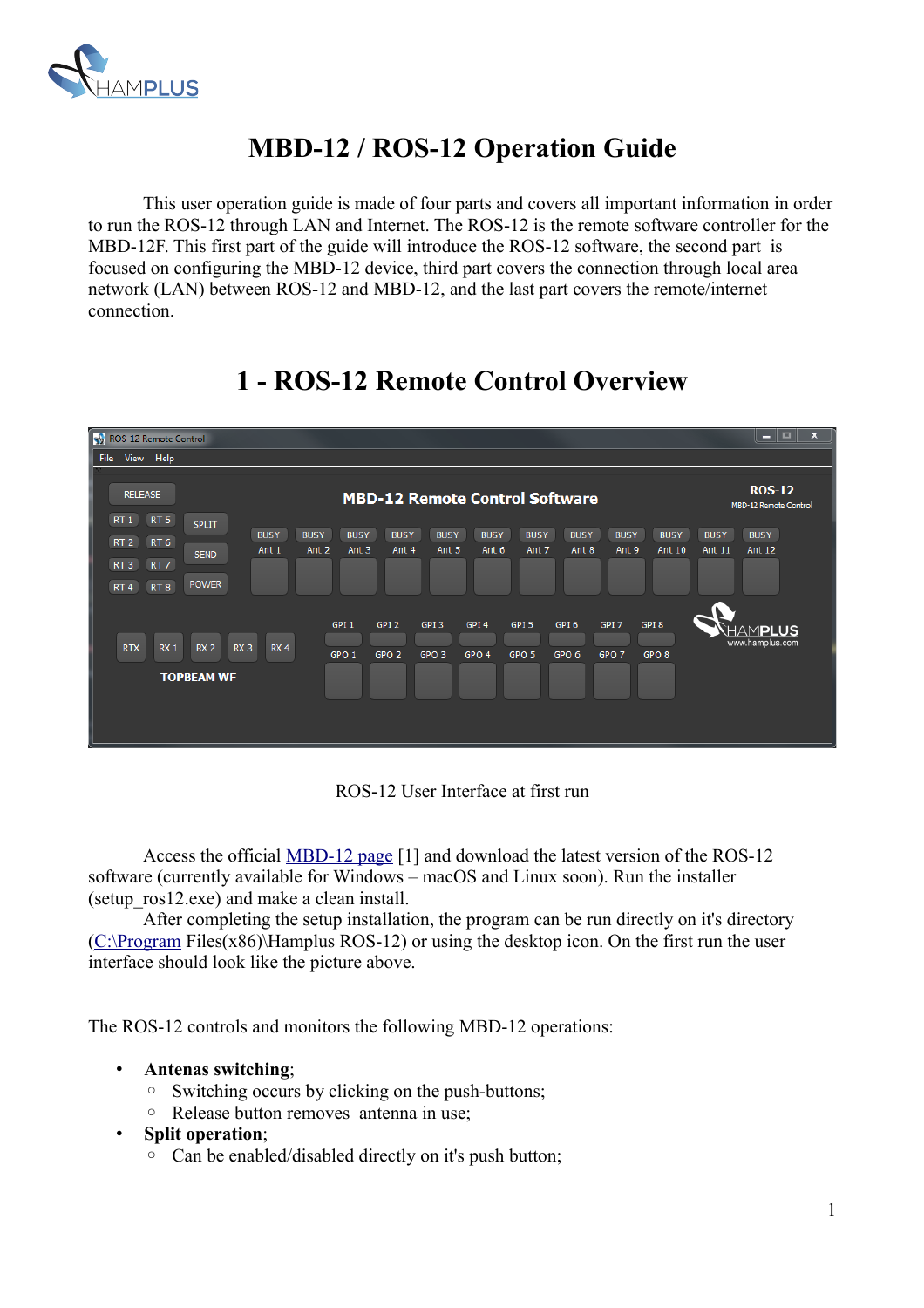

- 8 general purpose outputs (**GPOs**);
- 8 general purpose inputs (**GPIs**);
- **TopBeam Waller Flag** operation;
- **Busy line**: shows all antennas already in use by other Hamplus Devices;
- **Rotor status**;
- **PTT Status** (SEND);

### **Customizing the User Interface**

- Use the menu "View" to add or remove the topbeam WF and GPIOs;
- Use the mouse right-click on a GPIO button to configure a different color on it.

| <b>99</b> Select Color                     | ×                                  |
|--------------------------------------------|------------------------------------|
| <b>Basic colors</b><br>,,,,,,,,,,,,,,<br>. |                                    |
| Pick Screen Color                          |                                    |
|                                            |                                    |
| Custom colors                              | $\frac{4}{2}$ Red: 255<br>Hue: $0$ |
|                                            | ÷<br>Green: 255 $\div$<br>Sat: 0   |
|                                            | Val: 255 $\div$<br>Blue: 255       |
| Add to Custom Colors                       | #fffffff<br>HTML:                  |
|                                            | Cancel<br>OK                       |

GPIO color selection window

| GPI <sub>1</sub> | GPI <sub>2</sub> | GPI <sub>3</sub> | GPI <sub>4</sub> | GPI <sub>5</sub> | GPI <sub>6</sub> | GPI <sub>7</sub> | GPI <sub>8</sub> |
|------------------|------------------|------------------|------------------|------------------|------------------|------------------|------------------|
| GPO <sub>1</sub> | GPO <sub>2</sub> | GPO <sub>3</sub> | GPO <sub>4</sub> | GPO <sub>5</sub> | GPO <sub>6</sub> | GPO <sub>7</sub> | GPO <sub>8</sub> |
|                  |                  |                  |                  |                  |                  |                  |                  |

GPIO keys with custom colors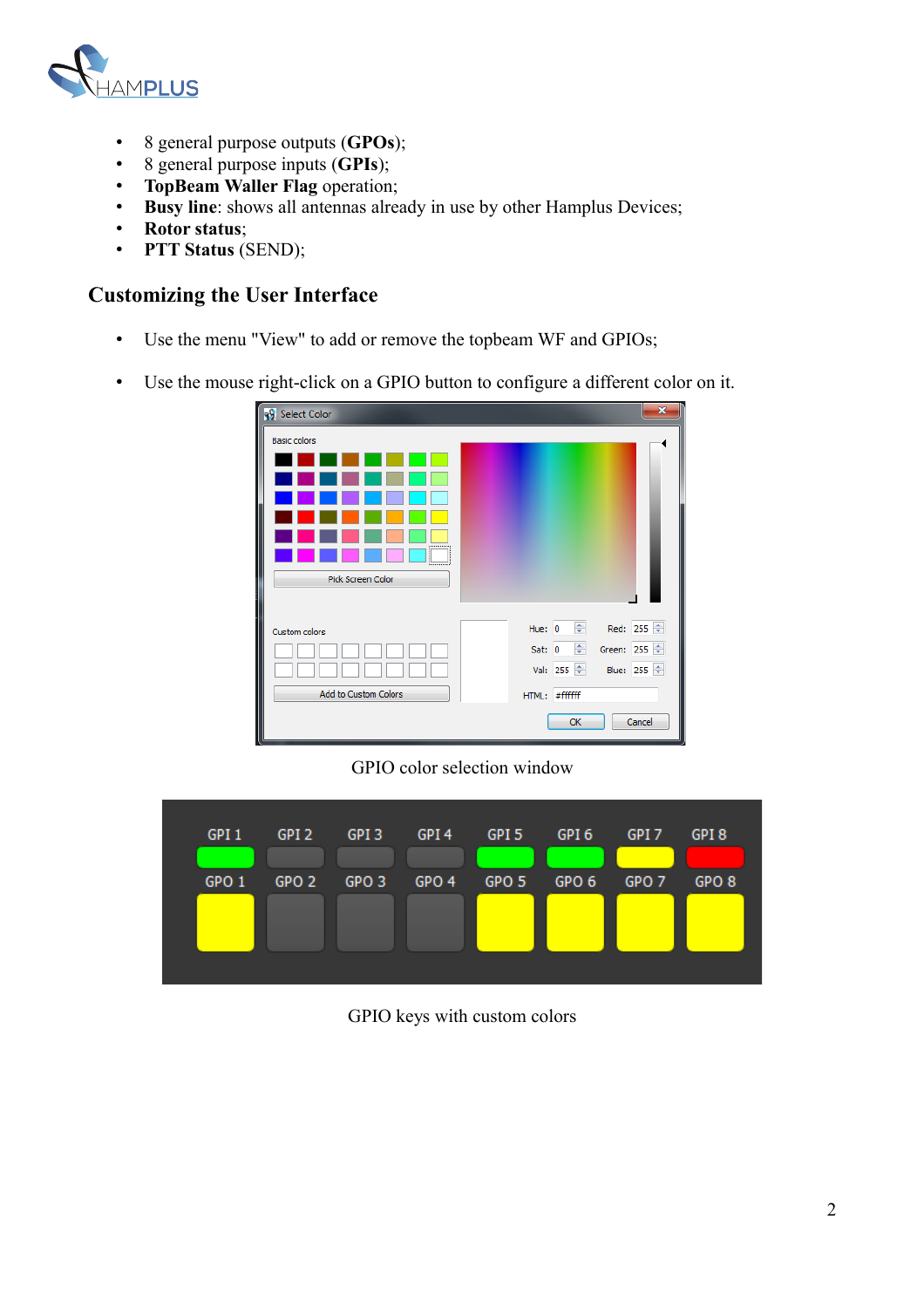

• Use menu File -->Labels to add texts to all Antenna push-buttons, GPIs, GPOs and an ID text at the superior part. The following two pictures shows the Label Config screen and the UI after applying settings;

| 99 ROS-12 Remote Control           |                                      |
|------------------------------------|--------------------------------------|
| <b>File</b><br><b>View</b><br>Help |                                      |
| Connect to MBD-12                  |                                      |
| <b>Disconnect</b>                  |                                      |
| Labels                             |                                      |
| <b>LAN Settings</b>                |                                      |
|                                    | SPLIT<br><b>BUSY</b><br><b>BUSY</b>  |
| RT <sub>6</sub><br>RT <sub>2</sub> | Ant <sub>2</sub><br>Ant <sub>1</sub> |
| RT <sub>3</sub><br>RT <sub>7</sub> | <b>SEND</b>                          |
|                                    |                                      |
| RT <sub>4</sub><br>RT <sub>8</sub> | <b>POWER</b>                         |





Labels Config Screen



User Interface after customizations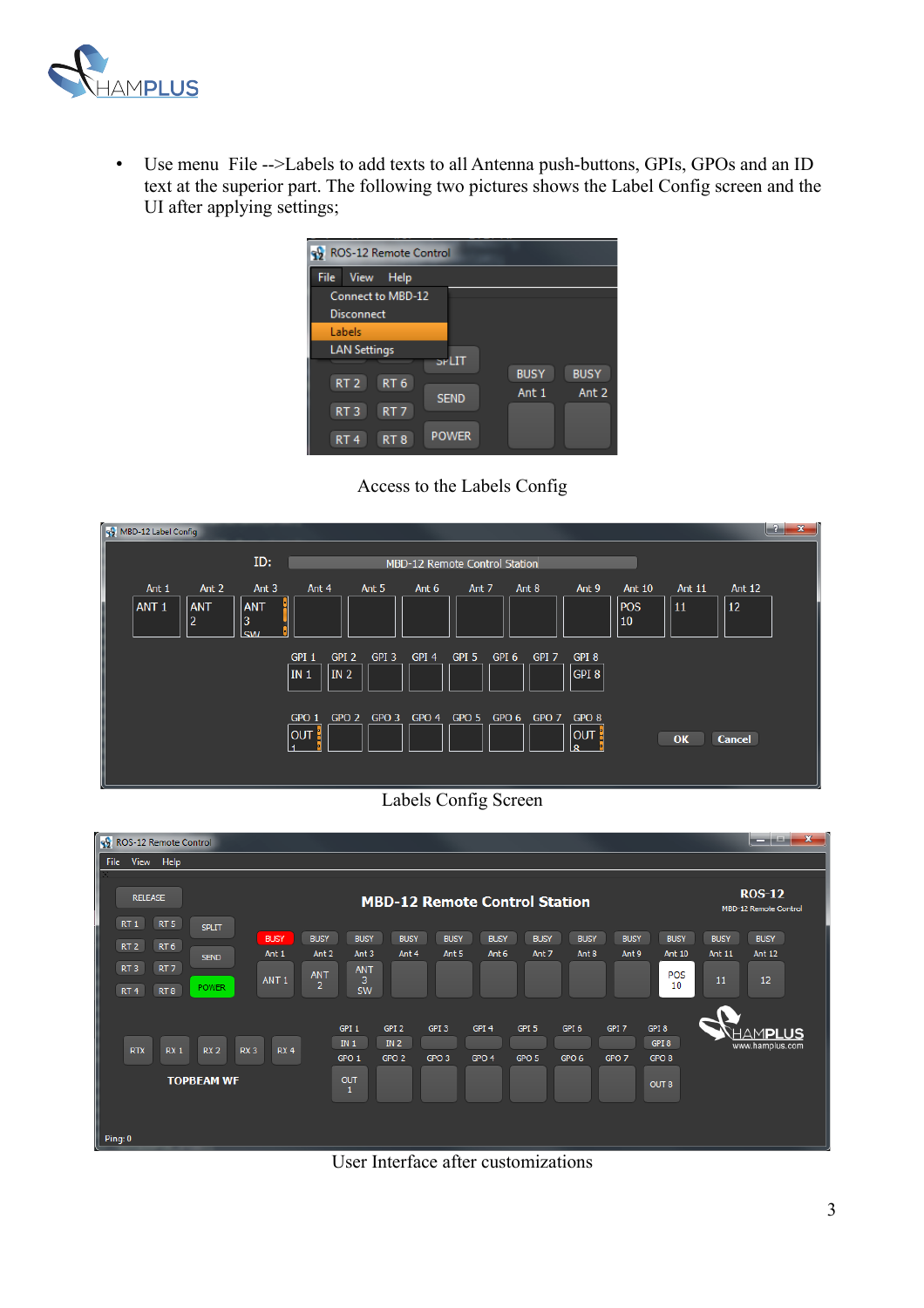

# **LAN Settings**

On the LAN settings menu (File --> Lan Settings) it's configured the address of the MBD-12 device that will be connected. Check next section to properly configure MBD-12's host name and port.

| 92 ROS-12 Remote Control                           |             |                  |                  |                  |           |
|----------------------------------------------------|-------------|------------------|------------------|------------------|-----------|
| File<br>Help<br><b>View</b>                        |             |                  |                  |                  |           |
| Connect to MBD-12                                  |             |                  |                  |                  |           |
| <b>Disconnect</b>                                  |             |                  |                  |                  |           |
| Labels                                             |             |                  |                  |                  |           |
| <b>LAN Settings</b><br>$5$ PLIT                    |             |                  |                  |                  |           |
| RT <sub>2</sub><br>RT <sub>6</sub>                 | <b>BUSY</b> | <b>BUSY</b>      | <b>BUSY</b>      | <b>BUSY</b>      | <b>BU</b> |
| <b>SEND</b>                                        | Ant 1       | Ant <sub>2</sub> | Ant <sub>3</sub> | Ant 4            | Ar        |
| RT <sub>3</sub><br>RT <sub>7</sub>                 |             |                  |                  |                  |           |
| <b>POWER</b><br>RT <sub>4</sub><br>RT <sub>8</sub> |             |                  |                  |                  |           |
|                                                    |             |                  |                  |                  |           |
|                                                    |             |                  | GPI <sub>1</sub> | GPI <sub>2</sub> | GPI 3     |

Access to the LAN Settings Menu

|       | MBD-12 LAN Settings                     |               |
|-------|-----------------------------------------|---------------|
|       | Insert the MBD-12's IP and port in use: |               |
| IP:   | mbd12                                   |               |
| PORT: | 10001                                   |               |
|       |                                         | OK            |
|       |                                         | <b>Cancel</b> |

LAN settings set up

If the device will be connected through the internet, the IP must be the external IP or DDNS address. Check the later section of this document for more information about PORT usage on the MBD-12.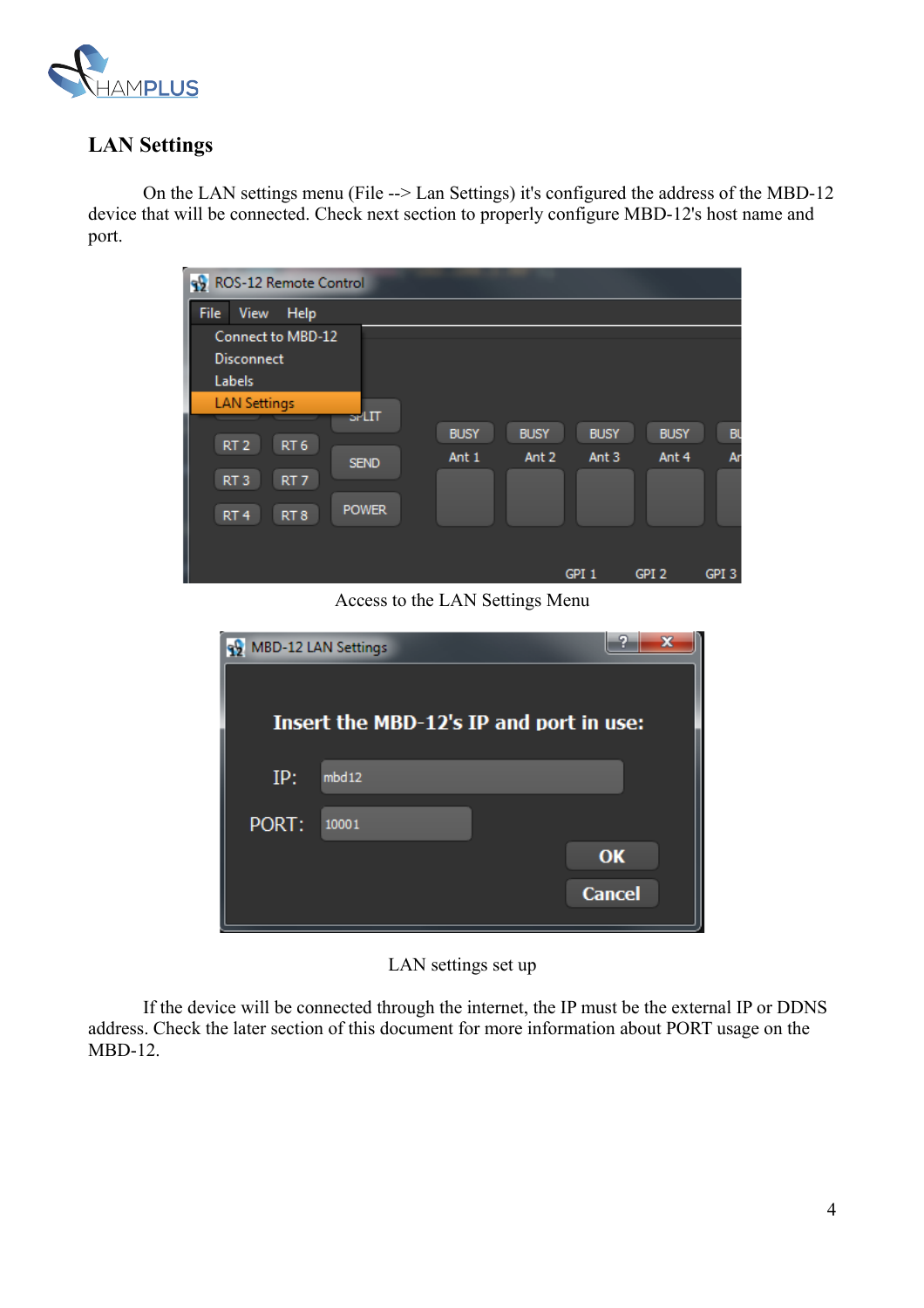

# **2 - MBD-12 LAN Configuration Instructions**

This section covers the configuration of the MBD-12 for proper operation with the ROS-12 controller. The first step to start to setup LAN connection is to configure the MBD-12.

1) Press push-button 1 on the front panel and keep it pressed for 5 seconds;

2) Press push-button 8 on the blinking panel to enter LAN Config. The busy position 8 will remain on to indicate that you are currently at LAN config. Key 12 remains blinking and can be used to exit the config mode (all changes are saved at exit).

This mode allows the user set the device to static or dynamic IP (DHCP), change the host name and also reset the IP to default address.

#### 1) **DHCP Mode**;

Click on push-button 1, the LED remains ON, indicating that the device will aqcuire the IP address using DHCP after boot;

#### 2) **Static IP Mode;**

Click on push-button 2, the LED remains on indicating that the device will use a static IP. On this mode, the device will always use a configured IP address. By default, the static IP is 192.168.2.125. It can be changed to any IP, only by sending a request via web-browser. In the example below, the static IP of the device is changed to 192.168.2.126.

## **[http://192.168.2.125/?ip=192.168.2.126](http://mbd12a/?ip=192.168.2.126)**

Note that the request can also be send using the device host name instead of the IP:

## **[http://mbd12/?ip=192.168.2.126](http://mbd12a/?ip=192.168.2.126)**

#### 3) **Host Name – Port Selection:**

On this mode, device's host name can be configured to one of six presets. Each of this presets change the UDP port in usage for the system. Press the desired push-button according to the list below to configure a host name and UDP port on the device.

| <b>UDP</b> port: 10000 |
|------------------------|
| <b>UDP</b> port: 10001 |
| <b>UDP</b> port: 10002 |
| <b>UDP</b> port: 10003 |
| <b>UDP</b> port: 10004 |
| <b>UDP</b> port: 10005 |
|                        |

Once configured, the device can be accessed with ROS-12 using it's host name Press key 12 to exit and save the new config.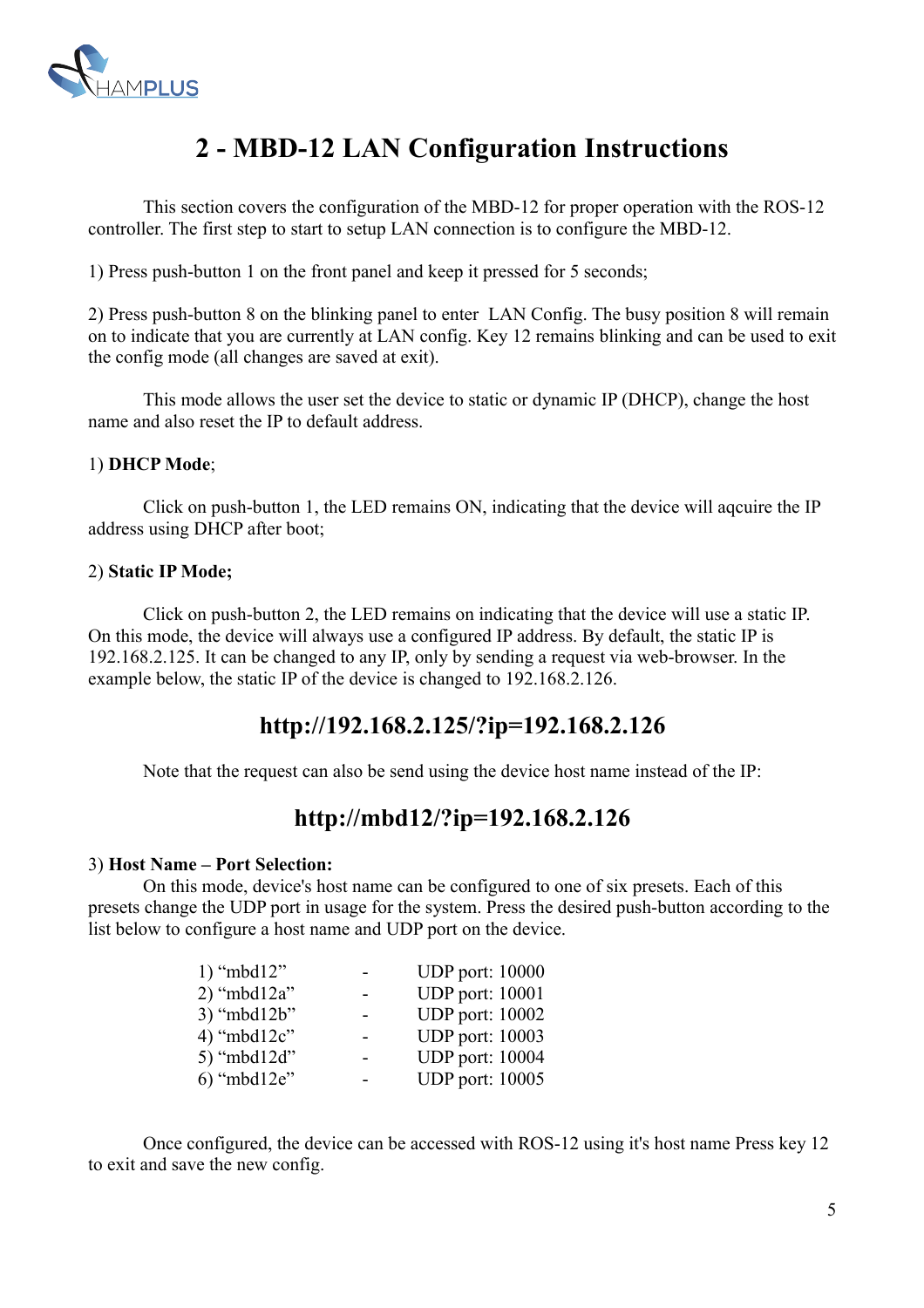

#### 6) **Reset Static IP.**

Press push-button 6 during LAN config to make the device return to it's default IP address (192.168.2.125). If you have DHCP enabled this change makes no effect at all.

#### **FIRMWARE UPDATE**

It's strongly recommended to have MBD-12's firmware up to date in order to proper use of all functionalities of the ROS-12 controller. ROS-12 is supported by firmware version 1.2 or higher.

- 1. Obtain the latest firmware version from [MBD-12's official page](http://hamplus.com/mbd12f.htm) [1];
- 2. Copy the file to the root folder of an usb flash disk. The archive should be named FIRMWARE.BIN
- 3. Insert the flash disk in the USB Connector at MBD-12 rear panel and press consecutively (and keep pressed) push-buttons  $10 - 11 - 12$ ).
- 4. If the proccess is done correct, LEDs will turn on and the MBD-12 will reboot after a few seconds and blink the busy LEDs indicating that the firmware update ocurred succesfully.
- 5. If the busy LEDs did not blink after the reboot indicates that a problem ocurred on the update process. Check if the flash disk is using FAT16 or FAT32 (only works with this 2 file systems) and check if the file named FIRMWARE.BIN is in it's root directory.

#### **ANTIVIRUS**

For some unknown reason, some antivirus can detect the ROS-12 as something dangerous and block it's execution. If you experience any problem launching ROS-12, it's recommended to add the ROS-12 folder to the exception list of your antivirus.

The ROS-12 folder is located at **C:\Program Files(x86)\Hamplus ROS-12.**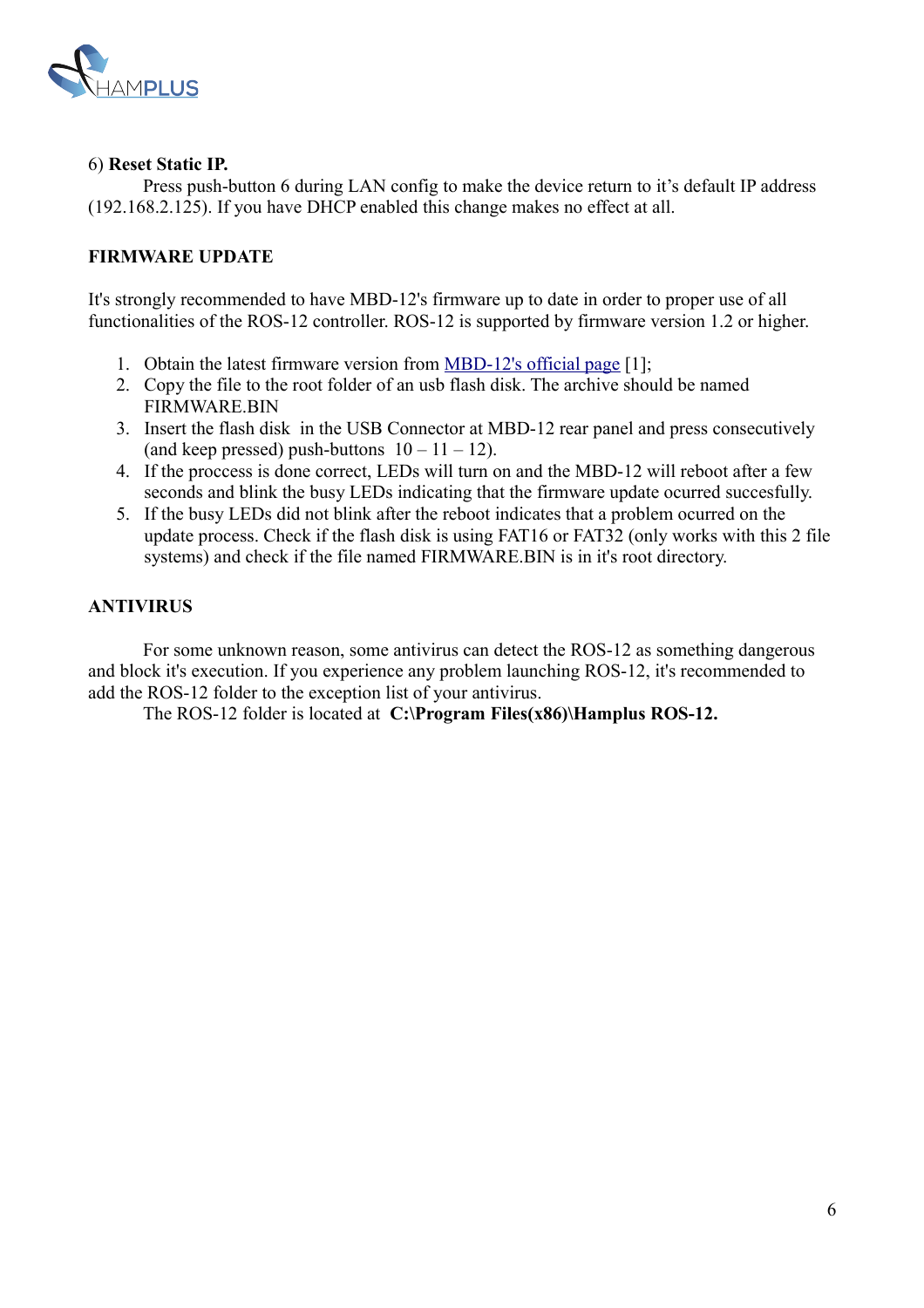

# **3 - CONNECTING THROUGH LOCAL NETWORK**

The connection via LAN can be done using directly the host name assigned to the device our directly by it's IP address. If you are running DHCP mode, it's recommended to access using host name since the IP address can change after a reboot.

After setting up the IP address or host name on the menu LAN Settings (File --> LAN Settings), click on the option "Connect to MBD-12" to start the communication.

If the communication works, power indicator on ROS-12 UI should turn ON and all the indicator status should replicate the MBD-12's front panel, like the picture below.



On the picture above, the ROS-12 UI shows that the MBD-12 is commuted at Antenna 4, Antenna 1 is currently busy (cannot commute to busy positions) and also shows that Rotor 4 is ON.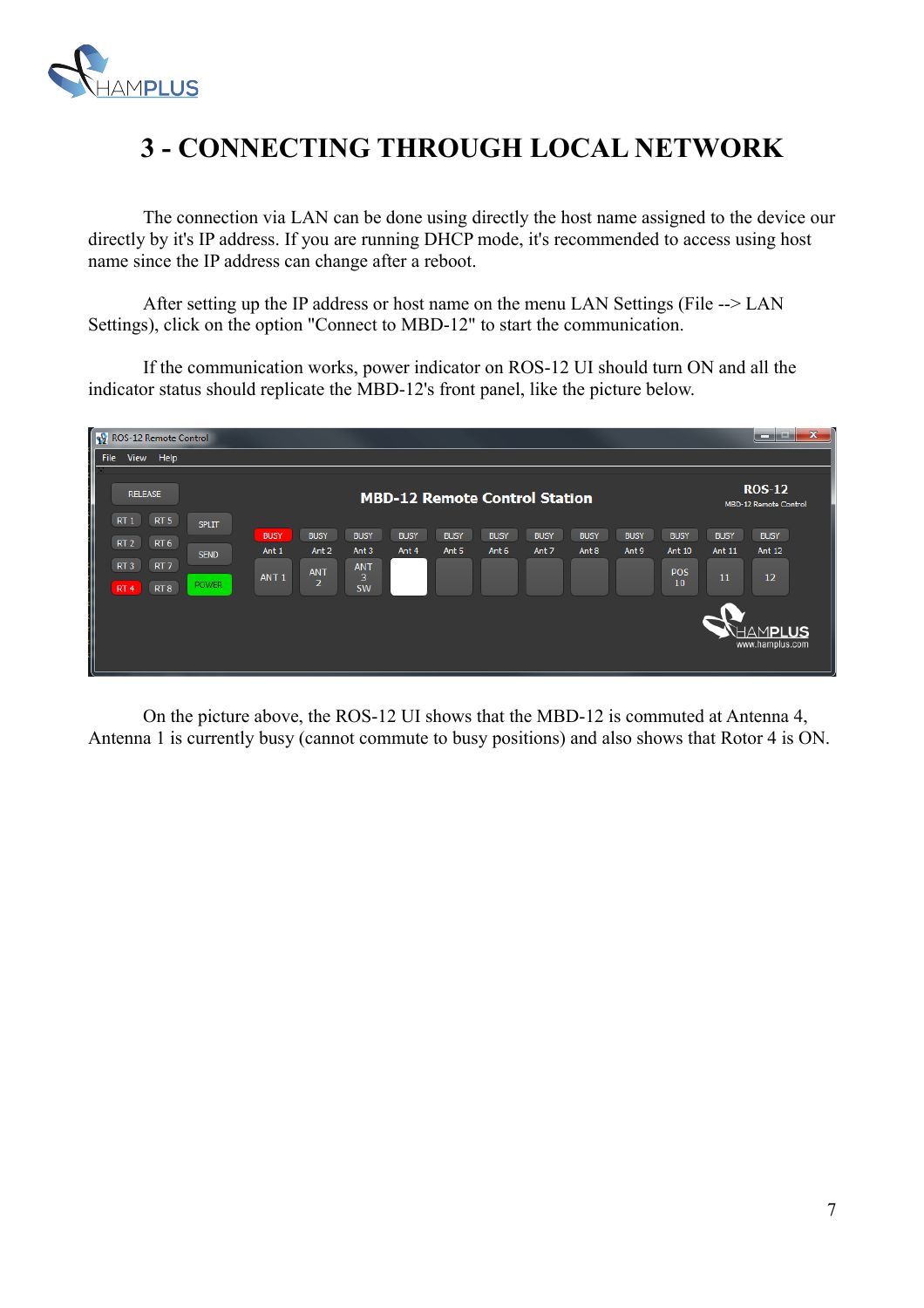

# **4 - CONNECTING THROUGH THE INTERNET**

This guide is going to explain all the steps necessary to allow a remote internet connection between the MBD-12 and the Smart Control software. This is done by redirecting (port forwarding) a port in your router directly to the MBD-12 IP address.

1. First step is to discover your MBD-12 **device IP address** (in case of running with DHCP enabled)**.** Open the command prompt on Windows and then type ping and then your host name (I.E.: ping mbd12, ping mbd12a, ping mbd12b, etc). The device ip will be shown right after the command inside brackets;



In our case, the device IP address is 192.168.2.88 as shown on the image above.

2. After getting the device IP, next step is to access the router config page to setup the **port forwarding** to the MBD-12 IP address. If you are running more than one MBD-12, each device will need a port. On our examples, we use port 10000 redirected to MBD-12 (UDP Protocol). There are several different models of routers in the market, and each has it's way to port forwarding. On the [this link](https://www.noip.com/support/knowledgebase/tp-link-router-port-forwarding/) there is a step-by-step guide to make port forwarding on a TP-Link router [2].

The default IP address on TP-Link routers is 192.168.1.1. If you are using a different router, on this link there is a list containing default IP addresses of most popular brands [3].

3. After the port forwarding settings are finished, the system should already be able to connect through internet.

You can checkout if the port forwarding worked by trying to acess the device over the internet:

- Check what is your external IP address by acessing [www.whatismyip.com](http://www.whatismyip.com/)
- The address to access your device through the internet will be your external IP address or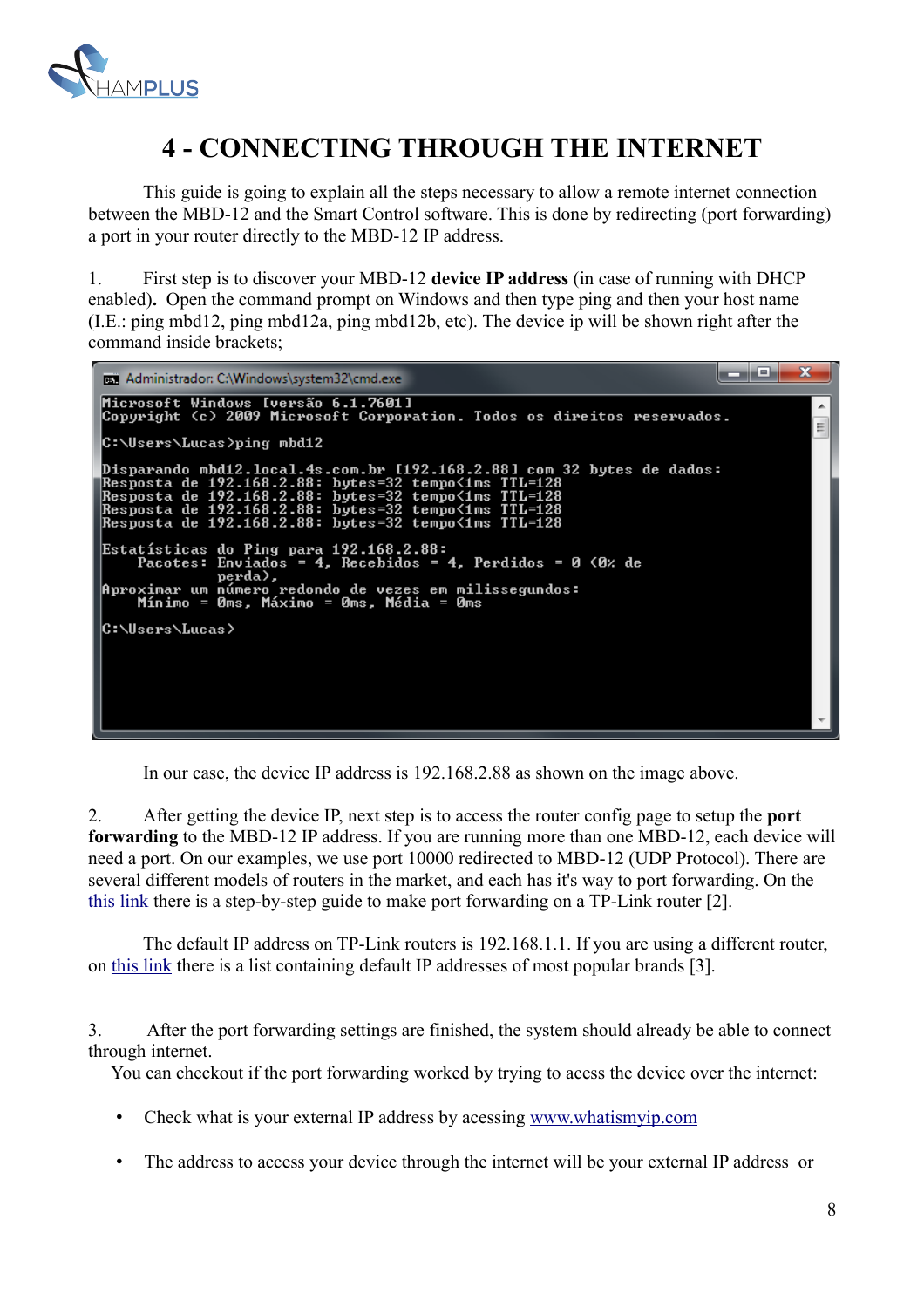

DDNS. If you configured the port 10000 (default) for the MBD-12 and your external IP is 200.155.1.100, you must connect to the address **200.155.1.100** and setup port field to **10000.**

|       | MBD-12 LAN Settings                     | ର<br>$\overline{\mathbf{x}}$ |
|-------|-----------------------------------------|------------------------------|
|       | Insert the MBD-12's IP and port in use: |                              |
| IP:   | 200.155.1.100                           |                              |
| PORT: | 10000                                   |                              |
|       |                                         | OK                           |
|       |                                         | <b>Cancel</b>                |

Insert your address on the ROS-12 Lan Settings (File --> LAN Settings) and click on Connect to start communicating.

**PS:** in case you are testing on the same LAN that the MBD-12 is connected, this will probably not work. On this case, the MBD-12 must be accessed directly with it's host name or local IP address.

#### **DDNS operation**

In order to keep simple and stable to access your device through the internet, it's strongly recomended the use of a dynamic dns (DDNS) service. If you have static IP address, there is no need for DDNS use, except if you want to use for the ease of accessing remotely using a domain name instead of an IP address.

Every time you connect to the internet, your external IP is chosen from a pool of available IP addresses. When a DDNS is configured on a router, the router assumes the responsability of constantly informing your external IP to the DDNS server, which guarantees that when you connect using a DDNS server it will always know your current IP address. On [this link](https://www.tp-link.com/en/support/faq/419/) there is a complete guide for configuring a DDNS server on a TP-Link router [4].

If you are not experienced with DDNS, we suggest using [No-IP](https://www.noip.com/) [5] since it offers a free service and has a very intuitive setup configuration and a stable operation as well. On [this link](https://www.noip.com/support/knowledgebase/how-to-configure-ddns-in-router/) there is a configuration guide for most of the popular routers of the market [6]. After setting up the DDNS configuration, from now on you can access your device remotely. For example, if your DDNS address is **user.ddns.net**, you can connect remotely using this address instead of your IP address.